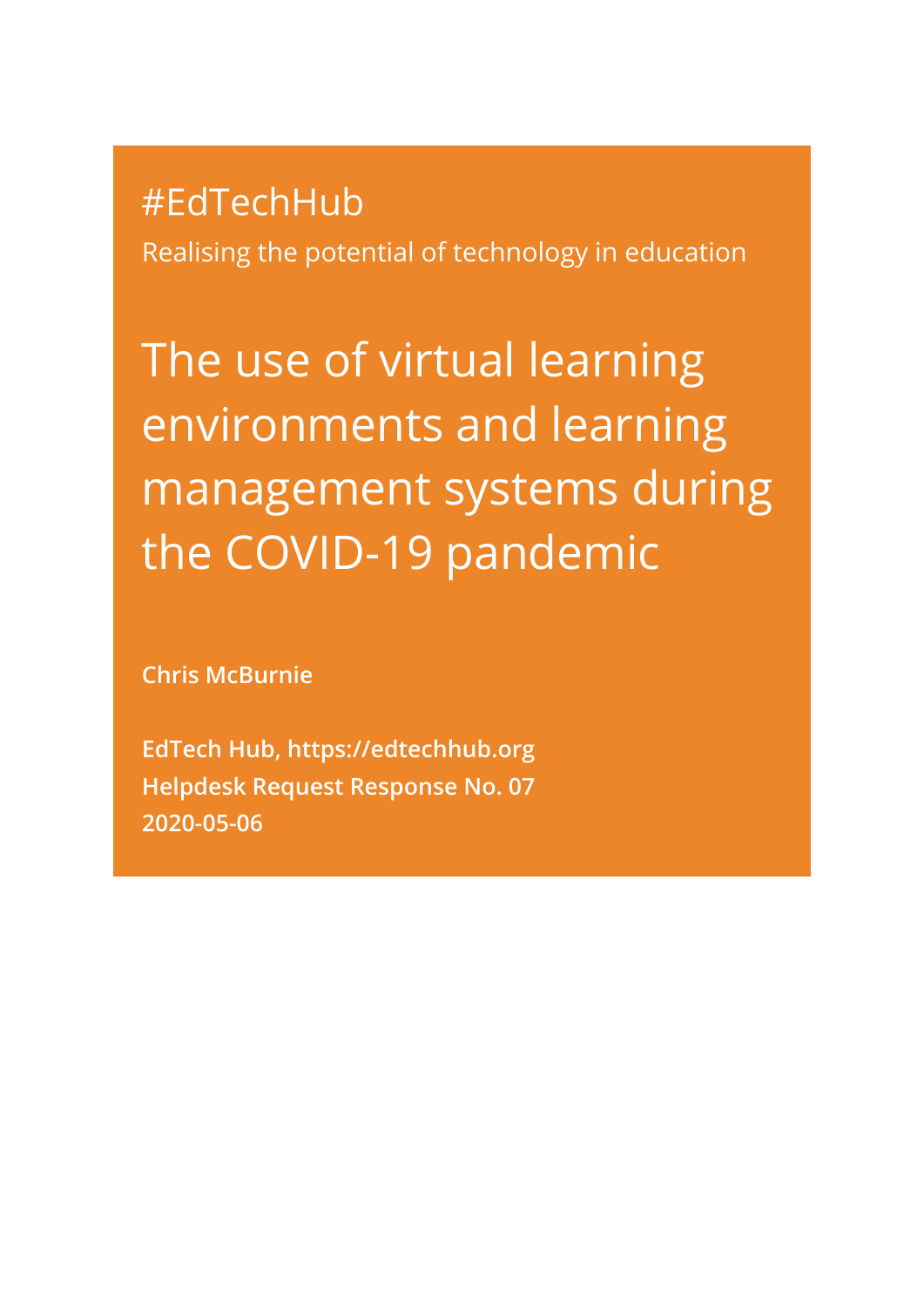#### **About this document**

| Recommended<br>citation.                                         | Christopher McBurnie (2020). The use of virtual learning environments and<br>learning management systems during the COVID-19 pandemic. (EdTech Hub<br>Helpdesk Response No. 07). DOI: 10.5281/zenodo.3805843. Available from<br>https://docs.edtechhub.org/lib/53YEZE6A. Available under Creative<br>Commons Attribution 4.0 International,<br>https://creativecommons.org/licenses/by/4.0/.                                         |
|------------------------------------------------------------------|--------------------------------------------------------------------------------------------------------------------------------------------------------------------------------------------------------------------------------------------------------------------------------------------------------------------------------------------------------------------------------------------------------------------------------------|
| Licence.                                                         | Creative Commons Attribution 4.0 International                                                                                                                                                                                                                                                                                                                                                                                       |
|                                                                  | https://creativecommons.org/licenses/by/4.0/.                                                                                                                                                                                                                                                                                                                                                                                        |
|                                                                  | You - dear readers - are free to share (copy and redistribute the material<br>in any medium or format) and adapt (remix, transform, and build upon the<br>material) for any purpose, even commercially. You must give appropriate<br>credit, provide a link to the license, and indicate if changes were made. You<br>may do so in any reasonable manner, but not in any way that suggests the<br>licensor endorses you or your use. |
| <b>Creative</b><br><b>Commons</b><br><b>Acknow-</b><br>ledgement | N/A                                                                                                                                                                                                                                                                                                                                                                                                                                  |
| Identifiers.                                                     | 2405685:53YEZE6A; 10.5281/zenodo.3805843                                                                                                                                                                                                                                                                                                                                                                                             |
| Internal use.                                                    | g/d/1MGAVhK_OAJwUMr_N6--d3AwvMCHZTFI_Mg6J2wCPC8I                                                                                                                                                                                                                                                                                                                                                                                     |
| Notes.                                                           | You can contact the EdTech Hub here: https://edtechhub.org/hello/.                                                                                                                                                                                                                                                                                                                                                                   |

## **1. Introduction**

Since the onset of the COVID-19 pandemic, education planners have [focused](https://docs.edtechhub.org/lib/?all=overview&page=1&page-len=1&sort=score) on high-tech remote learning [approaches](https://docs.edtechhub.org/lib/?all=overview&page=1&page-len=1&sort=score) to ensure educational continuity and mitigate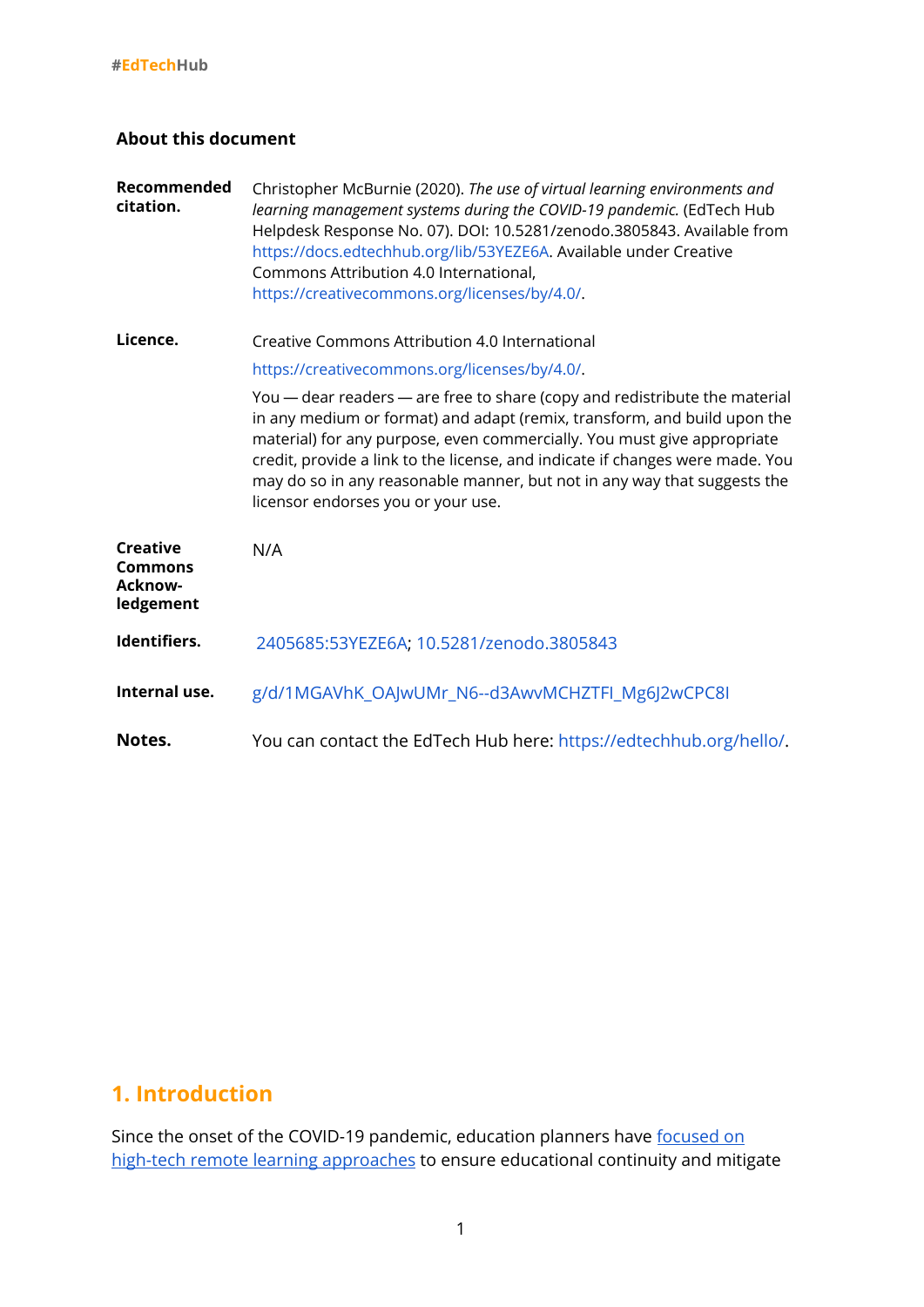learning loss. This technical note aims to inform the use and development of virtual learning environments (VLE) in educational responses to the current health crisis. The terms "virtual learning environment" and "learning management system" (LMS) are used interchangeably. We will use the term "virtual learning environment" throughout this technical note.

### **2. What purposes do virtual learning environments serve?**

Platforms that offer VLEs provide facilitators with tools and resources to support education delivery. Facilitators (including teachers) can design VLEs to serve multiple purposes and functions. During the immediate crisis, VLEs can provide out-of-school students with an alternative platform to access quality educational content and to pursue national learning objectives. Education planners should note, however, that many students in low- and middle-income countries may not benefit from VLEs due to poor connectivity and a lack of technological hardware.

Programme implementers need to think about what purpose a VLE will serve in their specific context. VLEs can give learners access to educational resources, connect 1 students with teachers and facilitate remote lessons. While these outcomes are desirable, implementers do not necessarily need a VLE to achieve these results. If a country does not currently have a national VLE, this may not be the time to start developing a new platform.

Similarly to equating classroom attendance with learning in traditional schools, implementers should not conflate the provision of EdTech with distance learning. In practice, the educational impact of VLEs depends on [pedagogy,](https://docs.edtechhub.org/lib/?all=Huang&page=3&page-len=1&sort=score) content and the [student's](https://docs.edtechhub.org/lib/?all=Huang&page=3&page-len=1&sort=score) context. Recent data from [Senegal](https://docs.edtechhub.org/lib/?all=le+nestour&page=1&page-len=1&sort=score), for instance, indicates that less than 1% of learners have used online courses to pursue education since the beginning of the health crisis. This case does not mean that VLEs cannot generate positive educational outcomes. Instead, the example shows that implementers need to carefully design VLEs for students to benefit. In low- and middle-income countries, implementers need to consider factors such as how marginalised children will access VLEs, how content relates to the curriculum and how to support student engagement. This intervention should form part of a multi-modal education response that aims to reach as many learners as possible.

Prior to creating a VLE, implementers need to examine the associated risks. Online learning can put children at a greater risk of [cyberbullying,](https://docs.edtechhub.org/lib/ZKXQGBB9) sexual exploitation, loss of personal data and [exposure](https://docs.edtechhub.org/lib/ZKXQGBB9) to harmful content. Moreover, the development of a VLE can take time and resources away from other interventions.

<sup>1</sup> In this technical note, we use "implementers" as a general term that refers to all stakeholders involved in the development of a VLE. These stakeholders include policymakers, educators, curriculum planners, policy advisers and more.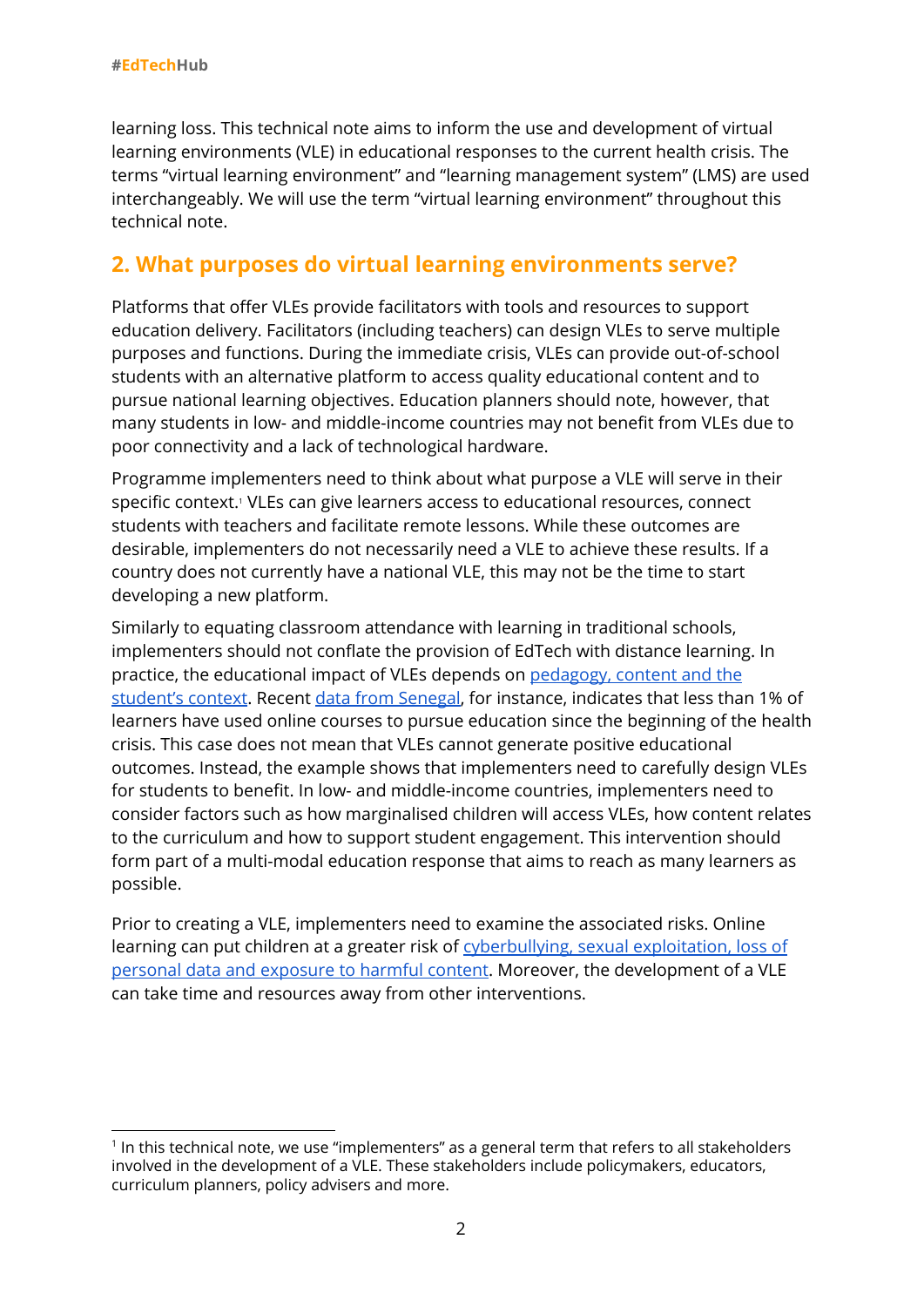# **3. Virtual learning environment typologies**

### **When developing a virtual learning environment, implementers should select a typology that offers a context-appropriate range of functions.**

This section outlines six VLE typologies to provide implementers with a more nuanced understanding of their available options. The author developed this classification from an analysis of a current World Bank [resource](https://docs.edtechhub.org/lib/?all=Remote+Learning%2C+Distance+Education+and&page=1&page-len=1&sort=score) list that offers an overview of more than 100 VLEs. These definitions represent idealised typologies. In practice, platforms may exhibit characteristics from several different categories.

|  |  |  | Figure 1. Virtual learning environment typologies |
|--|--|--|---------------------------------------------------|
|  |  |  |                                                   |
|  |  |  |                                                   |

| #                       | <b>Typology</b>                                        | <b>Definition</b>                                                                                                                                                                            | <b>Examples</b>                                                                                   |
|-------------------------|--------------------------------------------------------|----------------------------------------------------------------------------------------------------------------------------------------------------------------------------------------------|---------------------------------------------------------------------------------------------------|
| 1                       | Basic content repository                               | A knowledge management<br>system with content that<br>users can filter by age,<br>subject, language and more.                                                                                | 1) OER Commons<br><b>Global Digital</b><br>2)<br>Library<br>African<br>3)<br>Storybook<br>Library |
| $\overline{2}$          | Scaffolded content<br>repository                       | A collection of resources with<br>a structure that guides<br>students toward specific<br>learning goals. Students can<br>monitor their progress<br>through quizzes and virtual<br>exercises. | <b>STEMbyME</b><br>1)<br>Curriki<br>2)<br>Rumie<br>3)                                             |
| 3                       | Scaffolded<br>curriculum-aligned content<br>repository | This platform exhibits the<br>same characteristics as<br>scaffolded content<br>repositories, but aligns some<br>or all resources with national<br>curricula.                                 | 1) CK-12<br><b>Khan Academy</b><br>2)<br>Longhorn<br>3)<br>(Kenya)                                |
| $\overline{\mathbf{4}}$ | Asynchronous learning<br>platform                      | A learning platform with<br>structured content and tools<br>to communicate with others<br>asynchronously. <sup>2</sup>                                                                       | Moodle<br>1)<br>2) Canvas (both<br>asynchronous<br>and<br>synchronous)                            |

<sup>&</sup>lt;sup>2</sup>Asynchronous communication tools allow two or more people to communicate without being "present" at the same moment. For example, a student could send a message that their teacher will receive when they log into their account.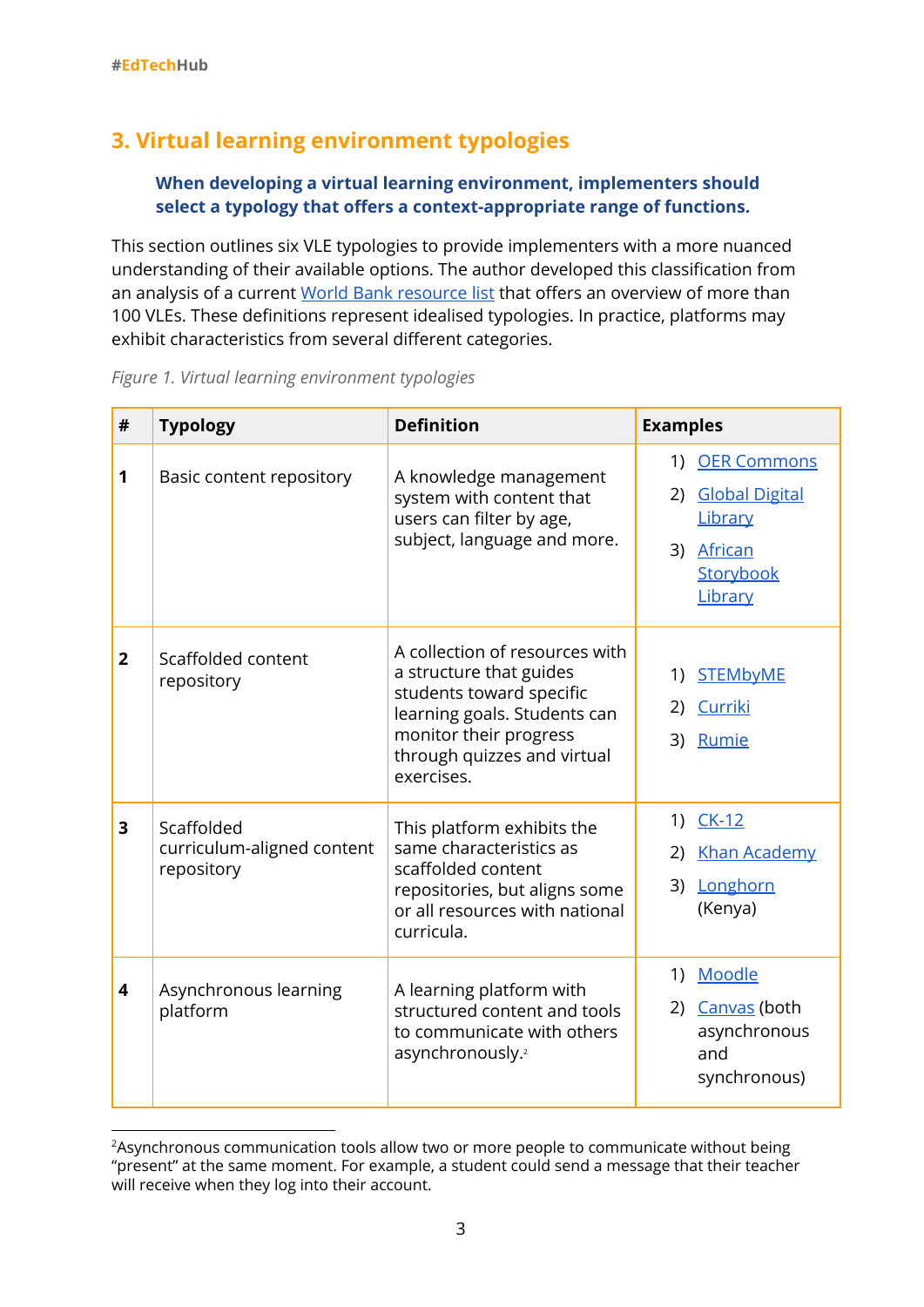| 5 | Synchronous learning<br>platform     | The same as the above<br>except with tools aimed at<br>communicating with others<br>in real time (e.g. live chat).                                                                                                                         | 1) Google<br>Classroom<br>2) Edmodo<br>3) JAAGO<br>(Bangladesh)                         |
|---|--------------------------------------|--------------------------------------------------------------------------------------------------------------------------------------------------------------------------------------------------------------------------------------------|-----------------------------------------------------------------------------------------|
| 6 | Offline (a-)synchronous<br>platforms | A learning platform designed<br>to serve a number of<br>standalone functions. For<br>example, students could use<br>an application as a content<br>library, an asynchronous<br>learning platform or a<br>synchronous learning<br>platform. | 1) Kolibri (see<br>Appendix 1)<br>2) Rachel Plus<br>3) Open Learning<br><b>Exchange</b> |

# <span id="page-4-0"></span>**4. Considerations for selecting a virtual learning environment**

This section outlines a number of criteria that implementers should consider when choosing or developing a VLE. Key considerations for selecting a virtual learning environment include:

- Repurposing existing platforms where possible
- Clearly defining educational and technical criteria before selecting a VLE
- Applying this criteria to choose a context-appropriate VLE

### **4.1. Homegrown solutions: to build or not to build?**

Programme implementers should adapt existing VLEs to their needs rather than building their own platforms from scratch. [Section](#page-7-0) 5 exhibits how even a small number of options offer features that can support learning in a wide variety of contexts.

Implementers can repurpose VLEs to reduce the time and cost of software and content development. Many systems allow implementers to use readily available curriculum-aligned materials, incorporate supplementary resources and upload their own content.

In short, existing platforms can present a feasible and cost-effective distance learning option that will not reduce the quality of educational programming.

### **4.2. Criteria for selecting a suitable virtual learning environment**

Implementers should consider the following educational and technical criteria when choosing a VLE.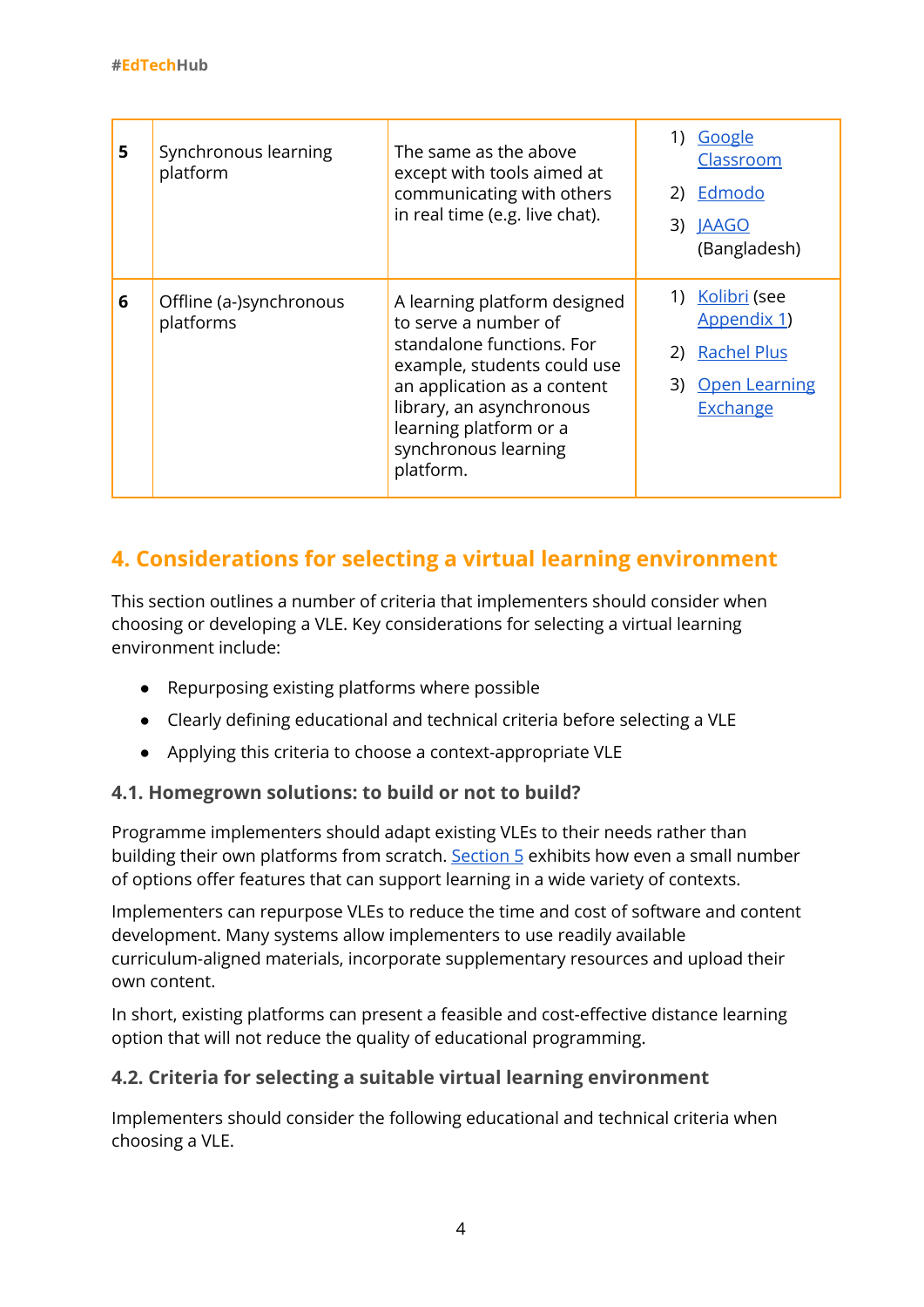| Educational criteria for choosing a VLE |                                                                                                           |  |  |  |
|-----------------------------------------|-----------------------------------------------------------------------------------------------------------|--|--|--|
| Area                                    | Questions                                                                                                 |  |  |  |
|                                         | What age groups will the platform target in the short- and<br>medium-term?                                |  |  |  |
|                                         | What content do you require for each subject and age group?                                               |  |  |  |
|                                         | What language(s) do you intend to use to deliver content?                                                 |  |  |  |
| Content                                 | What type of content do students require (e.g. textbooks, videos)?                                        |  |  |  |
| selection                               | Do you already have a range of digitised content and activities with<br>accompanying assessment criteria? |  |  |  |
|                                         | Are there gaps in content coverage? Can you immediately address<br>these gaps?                            |  |  |  |
|                                         | Do you have content that can be used on multiple modalities (e.g.<br>radio, television and online)?       |  |  |  |
|                                         | How similar is your national curriculum to that of other countries?                                       |  |  |  |
|                                         | What is the availability of teachers during the crisis (e.g. childcare,<br>food)?                         |  |  |  |
|                                         | To what extent are teachers digitally literate?                                                           |  |  |  |
| Pedagogical<br>readiness                | Do teachers have knowledge of distance learning pedagogies?                                               |  |  |  |
|                                         | Do you plan to use the platform to support teacher professional<br>development?                           |  |  |  |
|                                         | Do you have facilitators or coaches to support teachers?                                                  |  |  |  |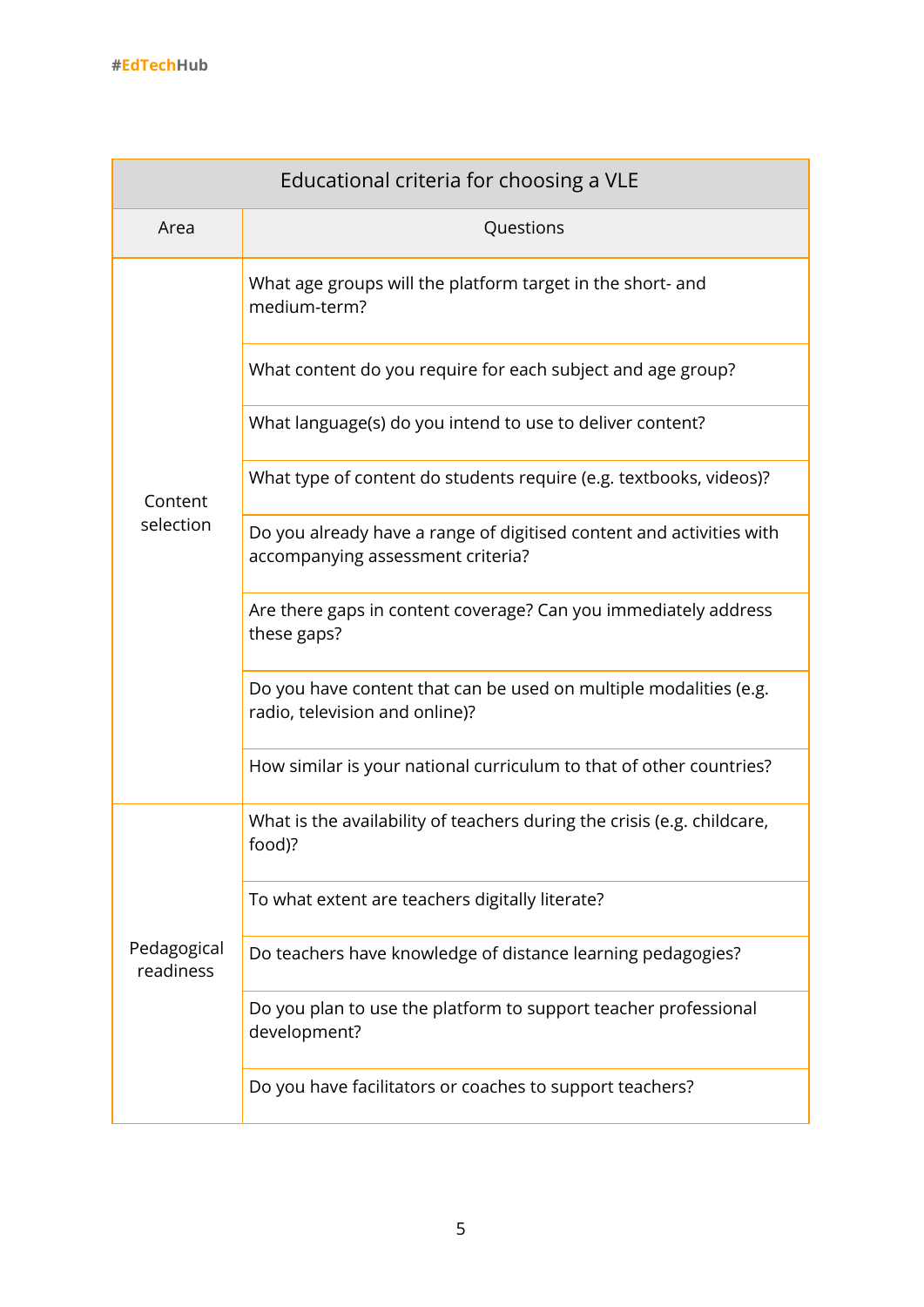| Technological criteria for choosing a VLE |                                                                                                                          |  |  |  |
|-------------------------------------------|--------------------------------------------------------------------------------------------------------------------------|--|--|--|
| Area                                      | Questions                                                                                                                |  |  |  |
|                                           | To what extent are students and parents digitally literate? What extra<br>support will users need to operate the system? |  |  |  |
|                                           | What hardware is available to students?                                                                                  |  |  |  |
| Technological                             | What technological affordances can students access?                                                                      |  |  |  |
| readiness                                 | Which students have the means to access the internet? What is the<br>cost of data?                                       |  |  |  |
|                                           | What bandwidth is available to students? What content formats can<br>this bandwidth range support?                       |  |  |  |
|                                           | How does access to hardware, internet and bandwidth differ across<br>geographies and within households?                  |  |  |  |
|                                           | Does your country have an e-learning policy in place?                                                                    |  |  |  |
| Policy<br>infrastructure                  | How does the development of a VLE fit into your country's education<br>reform plans?                                     |  |  |  |
|                                           | Does your government have any existing partnerships with any<br>EdTech providers or technology companies?                |  |  |  |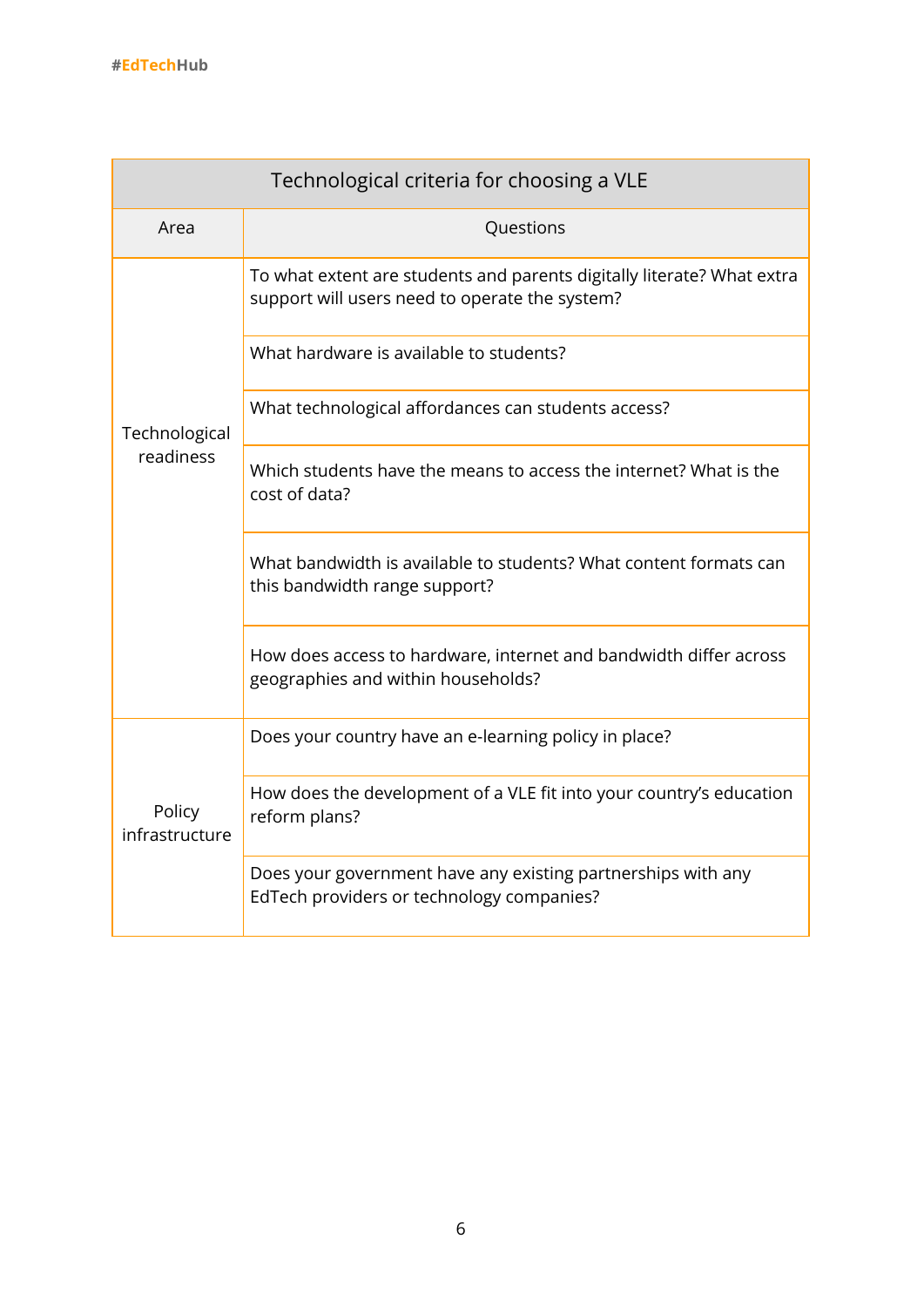### <span id="page-7-0"></span>**5. Comparison of virtual learning environments**

The following table considers the advantages and disadvantages of a number of existing VLEs that are available either for free or on a freemium basis.<sup>3</sup> This <u>[spreadsheet](https://docs.google.com/spreadsheets/d/18ruvGHxK6J06utxohQI8qLRLTEPFnpkD0svq9dBQSU8/edit#gid=951624751)</u> provides a detailed comparison of these platforms, including information on available languages and subjects.



| Name and<br>typology                                | <b>Advantages</b>                                                                                                                                                                                                                                                                                                                                                                                                                                                         | <b>Disadvantages</b>                                                                                                                                                                                                                                                                                                                                                                                                                                                                                                  |
|-----------------------------------------------------|---------------------------------------------------------------------------------------------------------------------------------------------------------------------------------------------------------------------------------------------------------------------------------------------------------------------------------------------------------------------------------------------------------------------------------------------------------------------------|-----------------------------------------------------------------------------------------------------------------------------------------------------------------------------------------------------------------------------------------------------------------------------------------------------------------------------------------------------------------------------------------------------------------------------------------------------------------------------------------------------------------------|
| <b>OER Commons</b><br>(Basic content<br>repository) | 1) Wide variety of curriculum-aligned<br>and exploratory materials from<br>reputable providers in multiple<br>formats<br>2) Easy to use the search function to<br>find materials relevant to your needs<br>3) A readily available and low-cost<br>solution that learners can use<br>without the need for high bandwidth<br>or advanced hardware<br>4) Education providers do not need<br>digitally literate teachers with<br>knowledge of distance learning<br>pedagogies | 1) A limited selection of content that<br>relates to the curricula, languages and<br>contexts of learners in low- and<br>middle-income countries<br>2) Increased burden on caregivers to<br>offer support with learning exercises<br>and guidance on the selection of<br>content<br>3) Few opportunities to track student<br>attendance, engagement and<br>achievement                                                                                                                                                |
| Rumie<br>(Scaffolded content<br>repository)         | 1) Tried and tested with learners in<br>low-resource, low-connectivity<br>settings (e.g. Afghanistan, Syria)<br>2) High-quality and engaging<br>exploratory content from reputable<br>providers (e.g. Ubongo and Sesame<br>Street)<br>3) A readily available, low-cost and<br>tech-agnostic solution that does not<br>require high bandwidth<br>4) Education providers do not need<br>digitally literate teachers with<br>knowledge of distance learning<br>pedagogies    | 1) A very limited range of<br>curriculum-aligned content<br>2) Difficult to browse and identify<br>resources from specific providers<br>without prior knowledge of the location<br>of their materials<br>3) Highly dependent on the student's<br>capacity to self-regulate and<br>self-motivate<br>4) Increased burden on caregivers to<br>offer guidance on the selection of<br>content and support with learning<br>exercises<br>5) Few opportunities to track student<br>attendance, engagement and<br>achievement |

<sup>&</sup>lt;sup>3</sup> A freemium pricing plan allows all users to access basic features for free while charging subscribers to access additional content and services.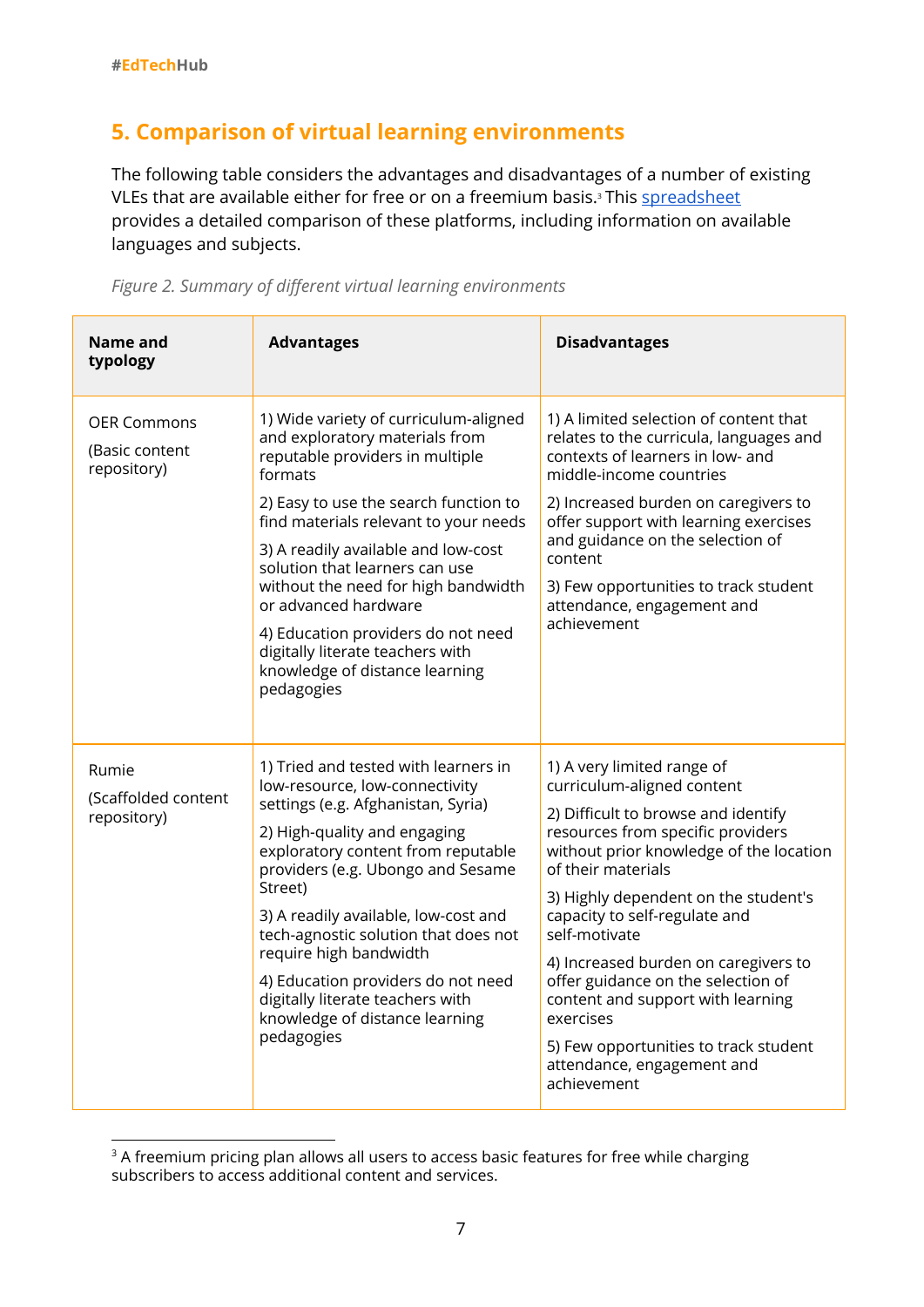| $CK-12$<br>(Scaffolded content<br>repository)                            | 1) CK-12 offers readily available,<br>low-cost digital textbooks that can<br>host written content, audio materials,<br>videos, simulations, interactive<br>activities and progress trackers<br>2) Provides students with a<br>structured learning pathway as well<br>as clear directions on how to pace<br>their studies<br>3) Users can download and distribute<br>CK-12's interactive digital textbooks<br>(or Flexbooks) offline<br>4) Curriculum developers have the<br>capacity to use, edit and repurpose<br>existing CK-12 materials<br>5) Supports a flexible response to<br>COVID-19, allowing schools to use<br>CK-12's existing content in the<br>short-term before tailoring these<br>resources to their needs in the<br>medium- to long-term | 1) A lack of content that relates to the<br>curriculum, languages and context of<br>learners in LMICs<br>2) CK-12's existing resources<br>predominantly focus on STEM subjects<br>3) Increased burden on caregivers to<br>guide children to select appropriate<br>textbooks, especially in areas where<br>education providers offer limited advice<br>4) The platform cannot host direct<br>teacher-student communication<br>channels (e.g. discussion boards, live<br>chat)             |
|--------------------------------------------------------------------------|-----------------------------------------------------------------------------------------------------------------------------------------------------------------------------------------------------------------------------------------------------------------------------------------------------------------------------------------------------------------------------------------------------------------------------------------------------------------------------------------------------------------------------------------------------------------------------------------------------------------------------------------------------------------------------------------------------------------------------------------------------------|------------------------------------------------------------------------------------------------------------------------------------------------------------------------------------------------------------------------------------------------------------------------------------------------------------------------------------------------------------------------------------------------------------------------------------------------------------------------------------------|
| Khan Academy<br>(Scaffolded<br>curriculum-aligned<br>content repository) | 1) Learners of any age can access a<br>range of tried-and-tested materials<br>that reflect general principles of<br>effective pedagogy<br>2) A readily available, low-cost<br>solution that provides students with a<br>structured learning pathway<br>3) Clear in-class directions can<br>support students with self-regulation<br>and pacing their learning<br>4) Education providers do not need<br>digitally literate teachers with<br>knowledge of distance learning<br>pedagogies<br>5) The provision of personalised<br>feedback and the Khan Academy<br>learning points system enable<br>students to identify strengths and<br>areas for improvement                                                                                              | 1) Demands relatively advanced<br>hardware and reasonably high<br>bandwidth to access educational videos<br>2) The heavy use of videos can amplify<br>the challenge of understanding content<br>in an unfamiliar language or dialect<br>3) No offline functionality (although<br>students can access content on Kolibri)<br>4) Increased burden on caregivers to<br>offer guidance on the selection of<br>classes, especially in areas where<br>education providers offer limited advice |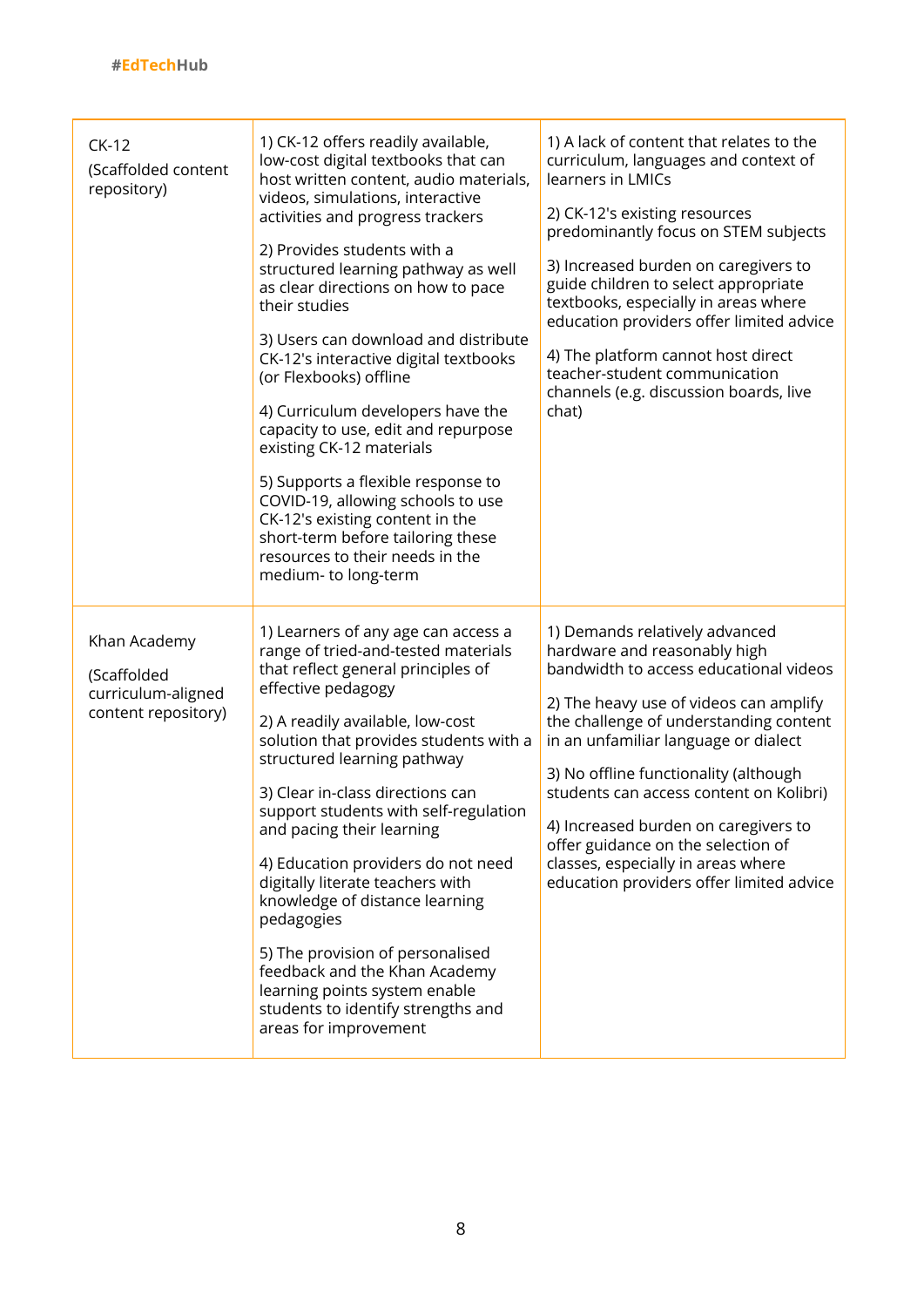#### **#EdTechHub**

| Kolibri<br>(Offline<br>(a)synchronous<br>platform, see<br>appendix 1) | 1) A readily available, low-cost<br>solution that has been tried and<br>tested in LMICs (e.g., DRC, Tanzania)<br>2) A wide range of high-quality<br>curriculum-aligned materials from<br>other providers (e.g., Khan Academy,<br>$CK-12$<br>3) Once one device has downloaded<br>content, this handset can share<br>materials with students in low- or<br>no-connectivity areas via local offline<br>networks and USB drives<br>4) Students can access learning<br>materials without enrolling in a<br>specific class<br>5) The platform can support classes<br>and content in a number of different<br>languages<br>6) Administrators can create classes<br>with their own resources or rely on<br>the Kolibri open repository if they<br>have no digitised content<br>7) Education providers do not need<br>digitally literate teachers with<br>knowledge of distance learning<br>pedagogies<br>8) Ministries can use the Kolibri<br>Studio tool to develop channels with<br>curriculum-aligned content for users<br>in their country<br>9) Supports a flexible response to<br>COVID-19, allowing schools to use<br>publicly available content in the<br>short-term and integrate<br>curriculum-aligned content in the<br>medium- to long-term | 1) Similarly to other repositories,<br>publicly available content covers a<br>limited range of languages<br>2) The system is designed for formal<br>learning and therefore demands a high<br>level of planning to curate content,<br>design exercises and organise lesson<br>schedule<br>3) Increased burden on caregivers to<br>guide children to select appropriate<br>content where education providers<br>have not created curriculum-aligned<br>channels<br>4) Originally designed for in-classroom<br>use rather than remote learning |
|-----------------------------------------------------------------------|--------------------------------------------------------------------------------------------------------------------------------------------------------------------------------------------------------------------------------------------------------------------------------------------------------------------------------------------------------------------------------------------------------------------------------------------------------------------------------------------------------------------------------------------------------------------------------------------------------------------------------------------------------------------------------------------------------------------------------------------------------------------------------------------------------------------------------------------------------------------------------------------------------------------------------------------------------------------------------------------------------------------------------------------------------------------------------------------------------------------------------------------------------------------------------------------------------------------------------------------------|---------------------------------------------------------------------------------------------------------------------------------------------------------------------------------------------------------------------------------------------------------------------------------------------------------------------------------------------------------------------------------------------------------------------------------------------------------------------------------------------------------------------------------------------|
| Moodle<br>(Asynchronous<br>learning platform)                         | 1) Less requirements for high<br>bandwidth and advanced affordances<br>than synchronous platforms<br>2) Teachers can develop, adapt and<br>update curriculum-aligned content to<br>meet the changing needs of<br>individual students                                                                                                                                                                                                                                                                                                                                                                                                                                                                                                                                                                                                                                                                                                                                                                                                                                                                                                                                                                                                             | 1) Dependent on the availability of<br>digitally literate teachers with<br>knowledge of distance learning<br>pedagogies<br>2) The need to build course pages can<br>lead to differences in the quality of<br>resources, activities and class structure                                                                                                                                                                                                                                                                                      |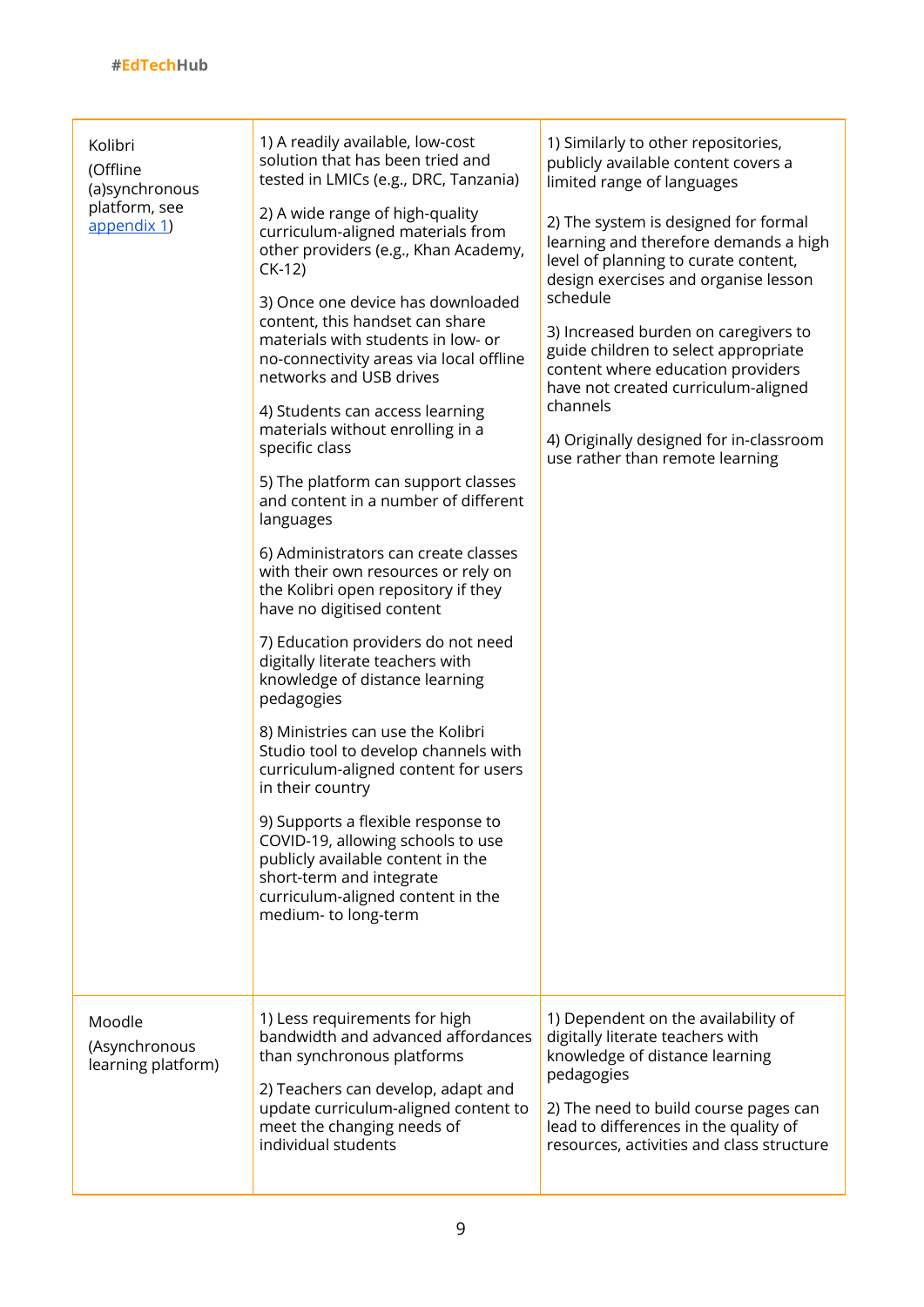| Moodle (continued)                                      | 3) Wide range of available plug-ins to<br>support teachers with structuring<br>materials, designing activities,<br>assessing work and providing<br>feedback<br>4) Reasonable teacher presence can<br>enable students to better pace their<br>learning and provide a greater sense<br>of educational continuity<br>5) Students can access downloaded<br>quizzes, discussion boards and<br>assignments offline<br>6) Administrators can easily track<br>student attendance, engagement and<br>performance<br>7) The platform can support classes<br>and content in over 100 different<br>languages                                                                                                                                                                                                                                                              | 3) Demands a high level of planning to<br>curate content, design exercises and<br>organise lesson schedules<br>4) Class codes create a barrier to<br>accessing online content, offering<br>disproportionate benefits to already<br>advantaged students at schools with<br>better resources<br>5) Limited offline functionality (e.g.<br>users cannot share content with other<br>students via local networks)                                                                                                                                            |
|---------------------------------------------------------|---------------------------------------------------------------------------------------------------------------------------------------------------------------------------------------------------------------------------------------------------------------------------------------------------------------------------------------------------------------------------------------------------------------------------------------------------------------------------------------------------------------------------------------------------------------------------------------------------------------------------------------------------------------------------------------------------------------------------------------------------------------------------------------------------------------------------------------------------------------|----------------------------------------------------------------------------------------------------------------------------------------------------------------------------------------------------------------------------------------------------------------------------------------------------------------------------------------------------------------------------------------------------------------------------------------------------------------------------------------------------------------------------------------------------------|
| Google Classrooms<br>(Synchronous<br>learning platform) | 1) The integration of multiple Google<br>applications provides students with a<br>one-stop-shop platform for all of<br>their learning needs<br>2) Many teachers and students may<br>already have a basic understanding<br>of how Google functions<br>3) Teachers can structure courses to<br>meet national education standards<br>and to suit the individual needs of<br>learners<br>4) High teacher presence can support<br>student motivation and provide a<br>greater sense of educational<br>continuity<br>5) The option to automatically send<br>parents email updates on their<br>children's progress can encourage<br>caregivers to support home-based<br>learning<br>6) Administrators can easily track<br>student attendance, engagement and<br>performance<br>7) The platform can support classes<br>and content in over 140 different<br>languages | 1) Requires high bandwidth, high<br>affordances and the payment of<br>potentially high associated costs<br>2) Virtual classroom passwords create a<br>barrier to accessing online content,<br>offering disproportionate benefits to<br>already advantaged students at schools<br>with better resources<br>3) Dependent on the availability of<br>digitally literate teachers with prior<br>knowledge of distance learning<br>pedagogies<br>4) Demands a high level of planning to<br>curate content, develop activities and<br>organise lesson schedules |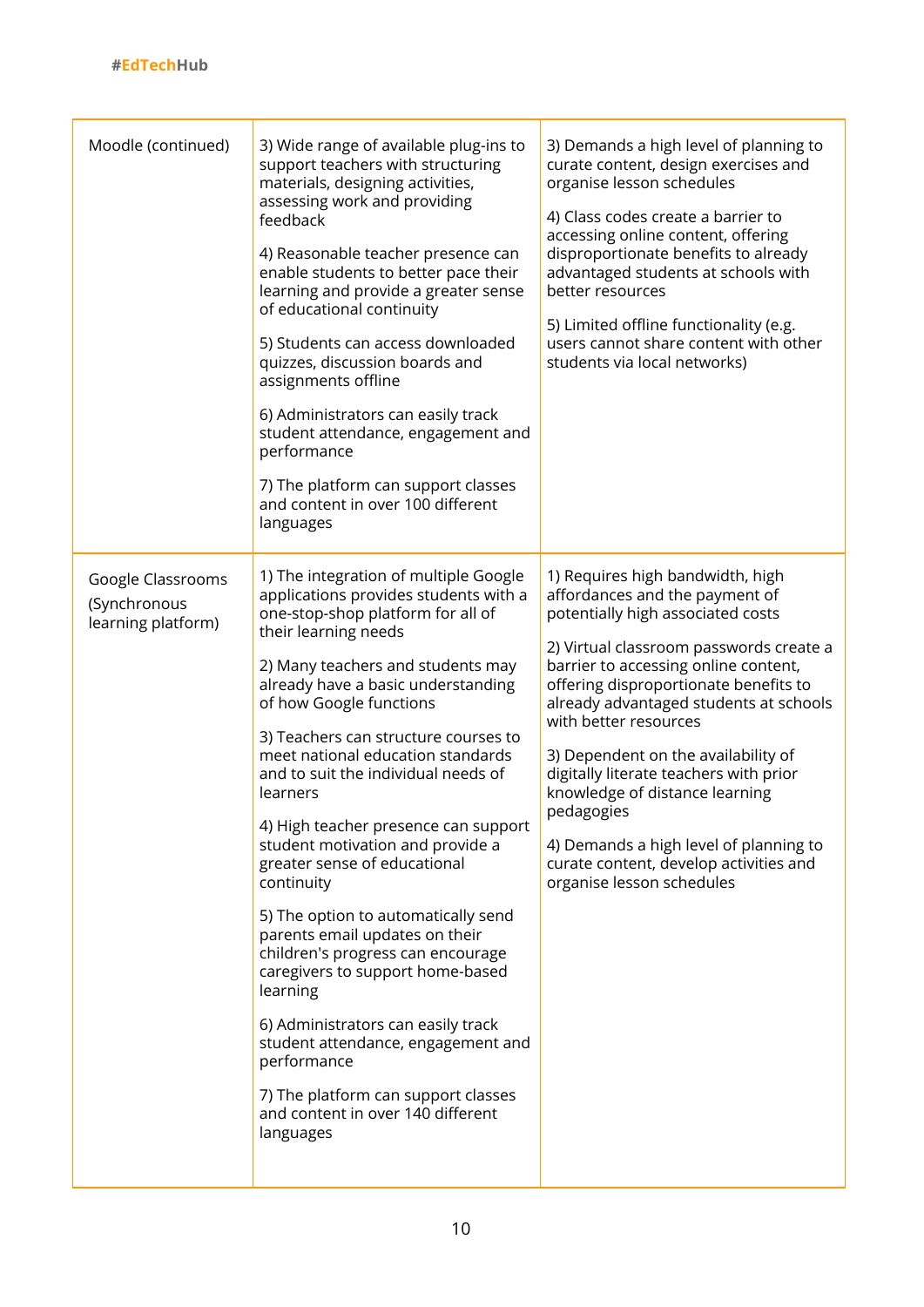| Edmodo<br>(Synchronous<br>learning platform) | 1) Educators can tailor content to the<br>curriculum, learning objectives and<br>contexts of students in low- and<br>middle-income countries<br>2) Opportunity to offer adaptive<br>learning pathways and personalised<br>feedback to pupils<br>3) High teacher presence can support<br>student motivation and provide a<br>greater sense of educational<br>continuity<br>4) Administrators can easily track<br>student attendance, engagement and<br>performance | 1) Requires high bandwidth, high<br>affordances and the payment of<br>potentially high associated costs<br>2) Virtual classroom passwords create a<br>barrier to accessing online content,<br>offering disproportionate benefits to<br>already advantaged students at schools<br>with better resources<br>3) Dependent on the availability of<br>digitally literate teachers with prior<br>knowledge of distance learning<br>pedagogies<br>4) Demands a high level of planning to<br>curate content, develop activities and<br>organise lesson schedules<br>5) The platform can only host classes<br>and content in a narrow range of<br>languages<br>6) Higher cost than competitors |
|----------------------------------------------|-------------------------------------------------------------------------------------------------------------------------------------------------------------------------------------------------------------------------------------------------------------------------------------------------------------------------------------------------------------------------------------------------------------------------------------------------------------------|---------------------------------------------------------------------------------------------------------------------------------------------------------------------------------------------------------------------------------------------------------------------------------------------------------------------------------------------------------------------------------------------------------------------------------------------------------------------------------------------------------------------------------------------------------------------------------------------------------------------------------------------------------------------------------------|
|----------------------------------------------|-------------------------------------------------------------------------------------------------------------------------------------------------------------------------------------------------------------------------------------------------------------------------------------------------------------------------------------------------------------------------------------------------------------------------------------------------------------------|---------------------------------------------------------------------------------------------------------------------------------------------------------------------------------------------------------------------------------------------------------------------------------------------------------------------------------------------------------------------------------------------------------------------------------------------------------------------------------------------------------------------------------------------------------------------------------------------------------------------------------------------------------------------------------------|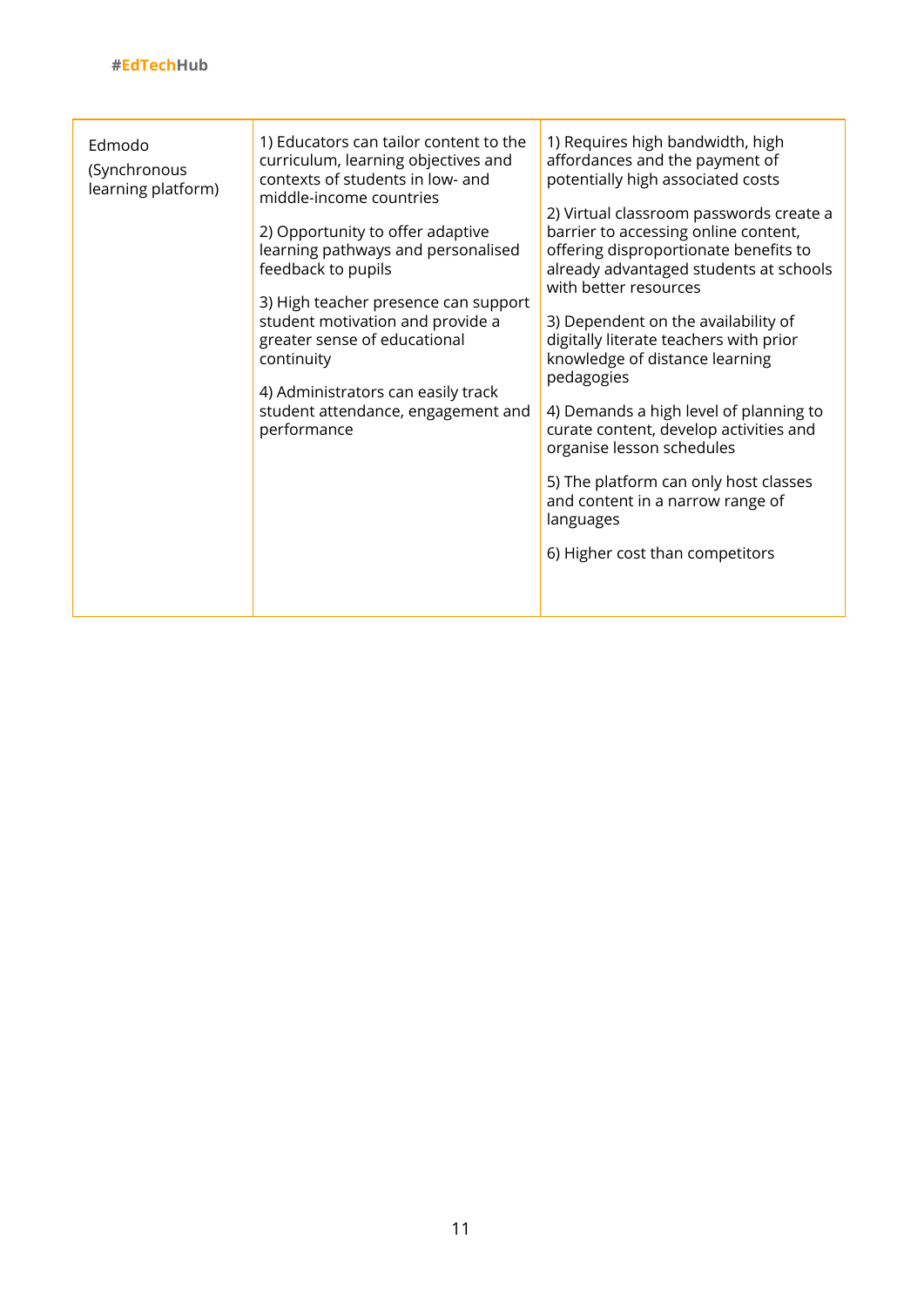# **6. Selecting an appropriate virtual learning environment**

When selecting a virtual learning environment, implementers should consider the above criteria [\(Section](#page-4-0) 4) and the above comparison of VLEs ([Section](#page-7-0) 5).

If education providers do not currently have a VLE in operation, we strongly recommend against creating a new platform in a rush. In many low- and middle-income countries, marginalised communities will not have immediate access to VLEs due to poor connectivity. Implementers should consider alternative modes of delivery such as radio, television and non-smart phone to reach disadvantaged populations during the current pandemic.

Meanwhile, implementers should make a well-considered plan to establish a VLE over the next 12 to 18 months. This plan should follow established procedures for delivering new services.<sup>4</sup> In this process, programme implementers should consider their country's educational and technological readiness alongside each other to select an appropriate VLE. Educational readiness refers to the extent to which implementers have access to curriculum-aligned content and digitally literate teachers with knowledge of distance learning pedagogies. Technological readiness refers to the extent to which students have access to suitable technological infrastructure. The following diagram outlines a sequence of steps that implementers should take when developing a VLE.



#### *Figure 3. A four-part approach to developing a VLE*

<sup>4</sup> The UK [Government](https://www.gov.uk/service-manual) Digital Service manual provides an example of such procedures.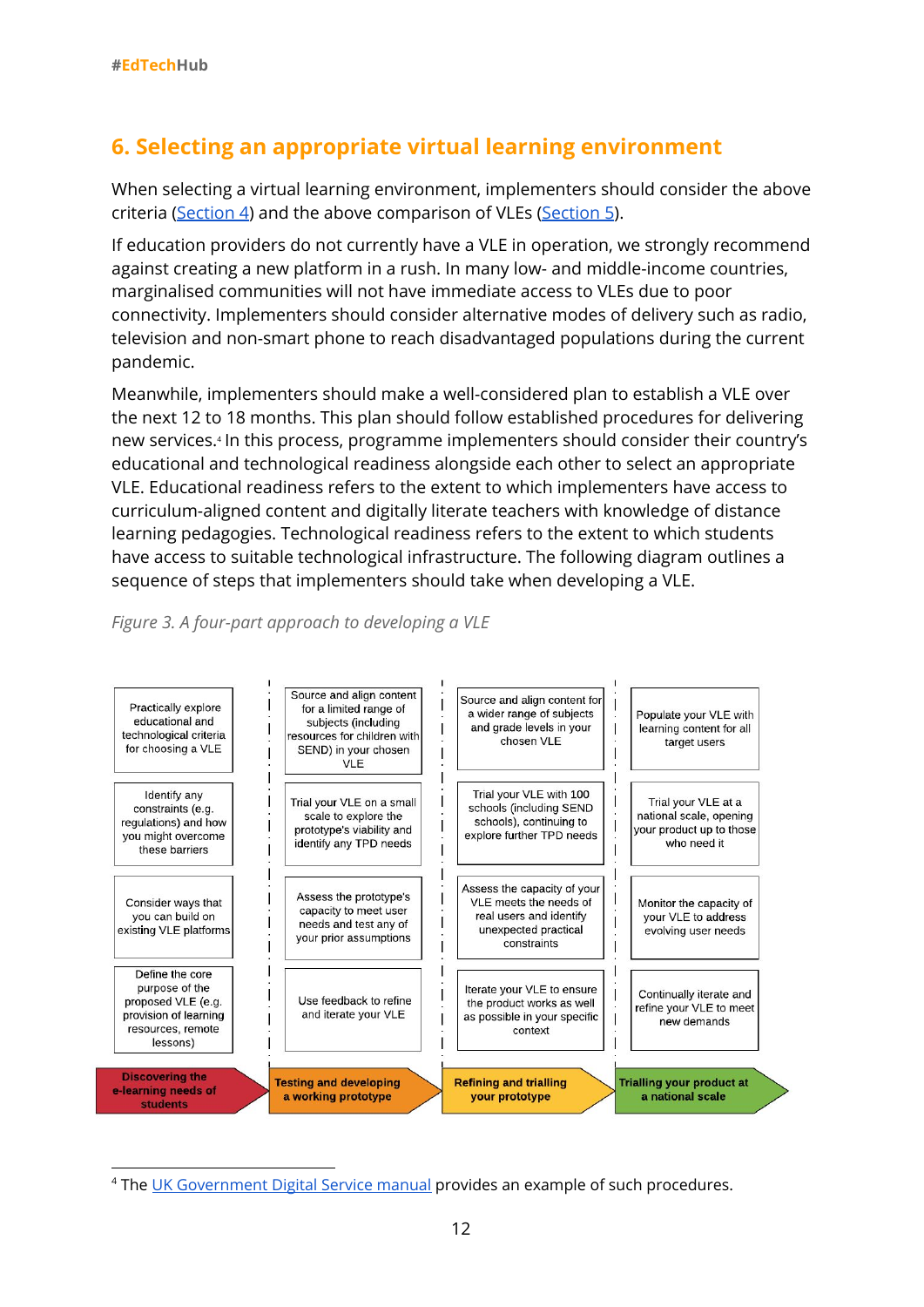For school-based use, VLEs with offline functionality such as Kolibri offer significant advantages. This type of VLE can prove more reliable for teachers and students at the point of use as it eliminates the need for connectivity. Implementers should approach synchronous learning platforms with great caution. Even very high-income countries still find these systems challenging to roll out. In this context, asynchronous offline learning platforms are preferable.

Beyond choosing a virtual learning environment, implementers need to consider how to procure curriculum-aligned content. Materials should cover large parts of the curriculum to enable teachers to make practical use of these resources. In general, implementers should draw on scaffolded curriculum-aligned content repositories where possible.

For out-of-school use, implementers need to examine which populations can actually use a VLE. Implementers should give preference to VLEs that can function on basic smartphones and non-smart phones. Moreover, implementers should explore the option of [zero-rating](https://docs.edtechhub.org/lib/F4PCMTZB) online learning resources. However, disadvantaged populations are more likely to benefit from distance learning strategies that employ radio, television and print media.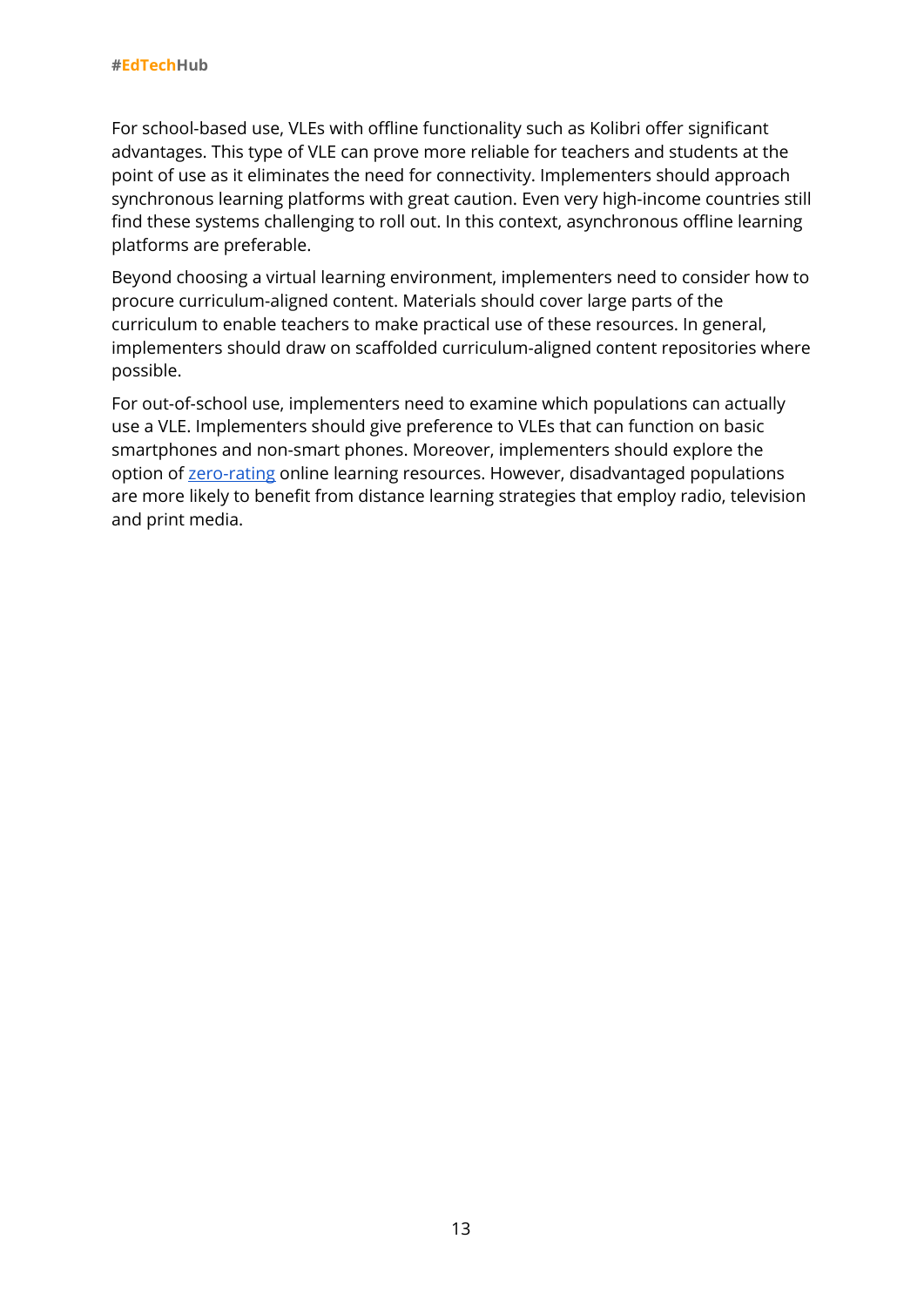### **7. Links and references**

A full list of references can be found in the EdTech Hub [evidence](https://docs.edtechhub.org/lib/?ref=2RQEC8D9&sort=author_asc) library.

- Hares, S., & Mundy, K. (2020). Equity-Focused Approaches to Learning Loss during COVID-19. [https://www.cgdev.org/blog/equity-focused-approaches-learning-loss-during-covid-](https://www.cgdev.org/blog/equity-focused-approaches-learning-loss-during-covid-19)[19](https://www.cgdev.org/blog/equity-focused-approaches-learning-loss-during-covid-19)
- Huang, R., Tlili, A., Yang, J., Wang, H., Zhang, M., Gao, B., Lu, H., Chang, T.-W., Cheng, Q., Yin, X., & Cheng, W. (2020). *Handbook on Facilitating Flexible Learning During Educational Disruption*. [https://iite.unesco.org/wp-content/uploads/2020/03/Handbook-on-Facilitating-Flexi](https://iite.unesco.org/wp-content/uploads/2020/03/Handbook-on-Facilitating-Flexible-Learning-in-COVID-19-Outbreak-SLIBNU_V2.0_20200324.pdf) [ble-Learning-in-COVID-19-Outbreak-SLIBNU\\_V2.0\\_20200324.pdf](https://iite.unesco.org/wp-content/uploads/2020/03/Handbook-on-Facilitating-Flexible-Learning-in-COVID-19-Outbreak-SLIBNU_V2.0_20200324.pdf)
- Joynes, C., Gibbs, E., & Sims, K. (2020). *Overview of emerging country-level response to providing educational continuity under COVID-19: What's working? What isn't?*. [https://edtechhub.org/wp-content/uploads/2020/04/summary-emerging-country-le](https://edtechhub.org/wp-content/uploads/2020/04/summary-emerging-country-level-responses.pdf) [vel-responses.pdf](https://edtechhub.org/wp-content/uploads/2020/04/summary-emerging-country-level-responses.pdf)
- Le Nestour, A., Moscoviz, L., & Mbaye, S. (2020). *Phone survey on the Covid crisis in Senegal*. [https://dataverse.harvard.edu/file.xhtml?persistentId=doi:10.7910/DVN/9XE95F/95R](https://dataverse.harvard.edu/file.xhtml?persistentId=doi:10.7910/DVN/9XE95F/95RW9C&version=3.0) [W9C&version=3.0](https://dataverse.harvard.edu/file.xhtml?persistentId=doi:10.7910/DVN/9XE95F/95RW9C&version=3.0)
- McBurnie, C., Adam, T., Kaye, T., & Haßler, B. (2020). *Zero-rating educational content in low- and middle-income countries* (EdTech Hub Helpdesk Response No. 8). <https://docs.edtechhub.org/lib/F4PCMTZB>
- UNICEF et al. (2020). *COVID-19 and Its Implications for Protecting Children Online.* [https://inee.org/system/files/resources/COVID-19%20and%20Its%20Implications%2](https://inee.org/system/files/resources/COVID-19%20and%20Its%20Implications%20for%20Protecting%20Children%20Online.pdf) [0for%20Protecting%20Children%20Online.pdf](https://inee.org/system/files/resources/COVID-19%20and%20Its%20Implications%20for%20Protecting%20Children%20Online.pdf)
- World Bank. (2020). *Remote Learning, Distance Education and Online Lear[n](http://elibrary.worldbank.org/doi/book/10.1596/33499)ing During the COVID19 Pandemic: A Resource List by the World Bank's Edtech Team*.. <http://elibrary.worldbank.org/doi/book/10.1596/33499>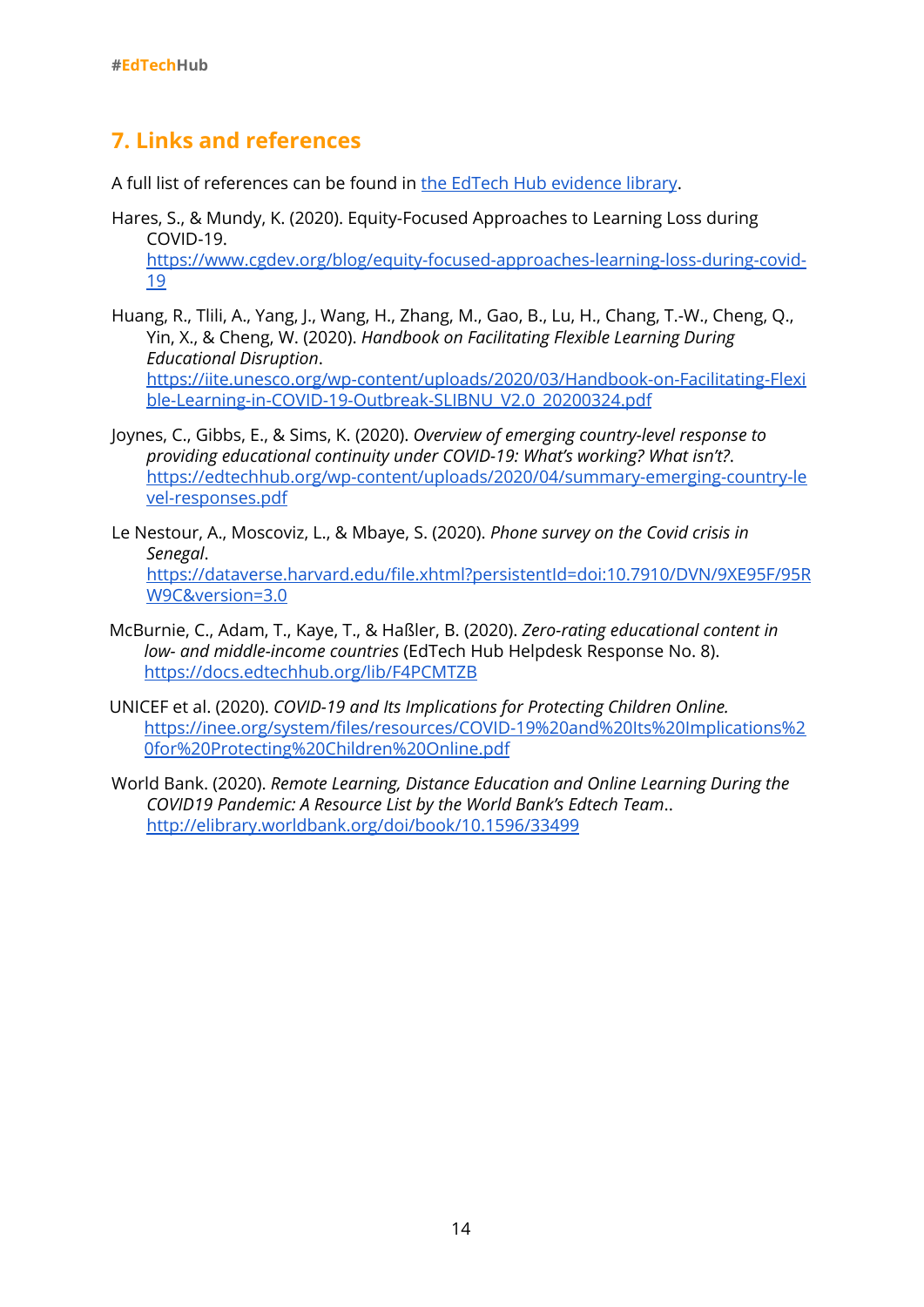# <span id="page-15-0"></span>**Appendix 1. The architecture of the Kolibri platform**

This diagram shows the different functions of the Kolibri learning platform.



Educators can use the Kolibri Studio tool to curate content into "channels" that align with local curriculum standards.

In the Kolibri application, school administrators can develop lessons with content from national curriculum channels or Kolibri's open content library. Teachers can enrol students in lessons which host selected resources and learning exercises. Alternatively, students can independently subscribe to channels on Kolibri's content repository.